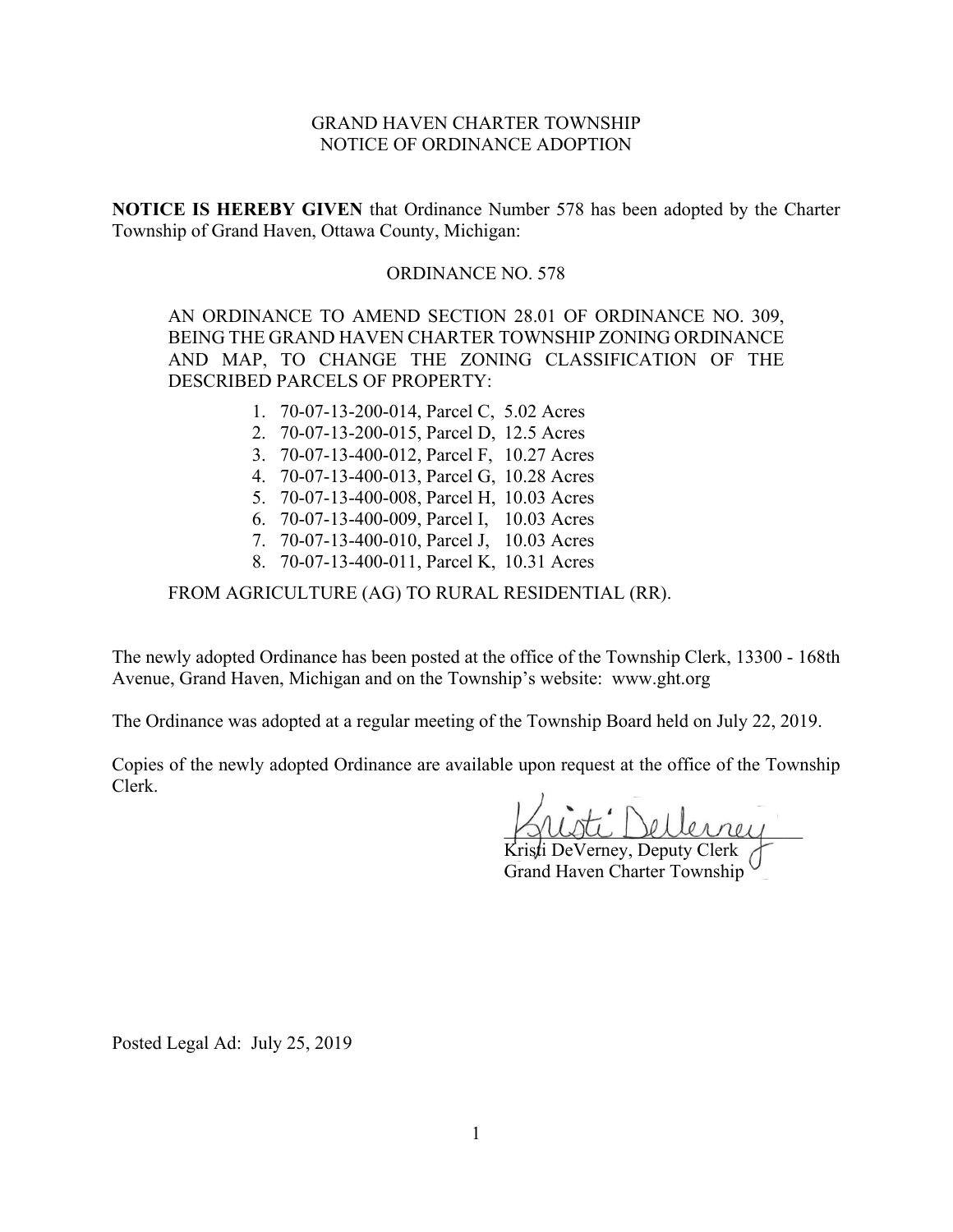# **ORDINANCE NO. 578**

# **ZONING MAP AMENDMENT ORDINANCE**

AN ORDINANCE TO AMEND SECTION 28.01 OF ORDINANCE NO. 309, BEING THE GRAND HAVEN CHARTER TOWNSHIP ZONING ORDINANCE AND MAP, TO CHANGE THE ZONING CLASSIFICATION OF THE DESCRIBED PARCELS OF PROPERTY:

- 1. 70-07-13-200-014, Parcel C, 5.02 Acres
- 2. 70-07-13-200-015, Parcel D, 12.5 Acres
- 3. 70-07-13-400-012, Parcel F, 10.27 Acres
- 4. 70-07-13-400-013, Parcel G, 10.28 Acres
- 5. 70-07-13-400-008, Parcel H, 10.03 Acres
- 6. 70-07-13-400-009, Parcel I, 10.03 Acres
- 7. 70-07-13-400-010, Parcel J, 10.03 Acres
- 8. 70-07-13-400-011, Parcel K, 10.31 Acres

# FROM AGRICULTURE (AG) TO RURAL RESIDENTIAL (RR).

GRAND HAVEN CHARTER TOWNSHIP, COUNTY OF OTTAWA, AND STATE OF MICHIGAN ORDAINS:

Section 1. Amendment. The Zoning Ordinance and Map of the Charter Township of Grand Haven, Ottawa County, Michigan, the map being incorporated by reference in the Zoning Ordinance for the Charter Township of Grand Haven pursuant to Chapter 3, shall be amended so that the following lands shall be rezoned from the Agricultural District (AG) to the Rural Residential District (RR). The lands are in the Charter Township of Grand Haven, Ottawa County, Michigan, and are described as follows:

#### **70-07-13-200-014 Parcel C**

PART OF W 1/2 OF NE 1/4 COM S 89D 43M 25S E 1344.97 FT & S 0D 44M 04S E 760.01 FT FROM N 1/4 COR, TH S 0D 44M 04S E 360 FT, N 89D 43M 25S W 607.5 FT, N 0D 40M 57S W 360 FT, TH S 89D 43M 25S E 607.17 FT TO BEG. SEC 13 T7N R16W 5.02 A

# **70-07-13-200-015 Parcel D**

PART OF W 1/2 OF NE 1/4 COM S 89D 43M 25S E 672.48 FT & S 0D 40M 57S E 400 FT FROM N 1/4 COR TH S 89D 43M 25S E 66 FT, S 0D 40M 57S E 720 FT, S 89D 43M 25S E 607.5 FT, S 0D 44M 04S E 738 FT, N 89D 43M 25S W 674.17 FT, TH N 0D 40M 57S W 1458 FT TO BEG. SEC 13 T7N R16W 12.5 A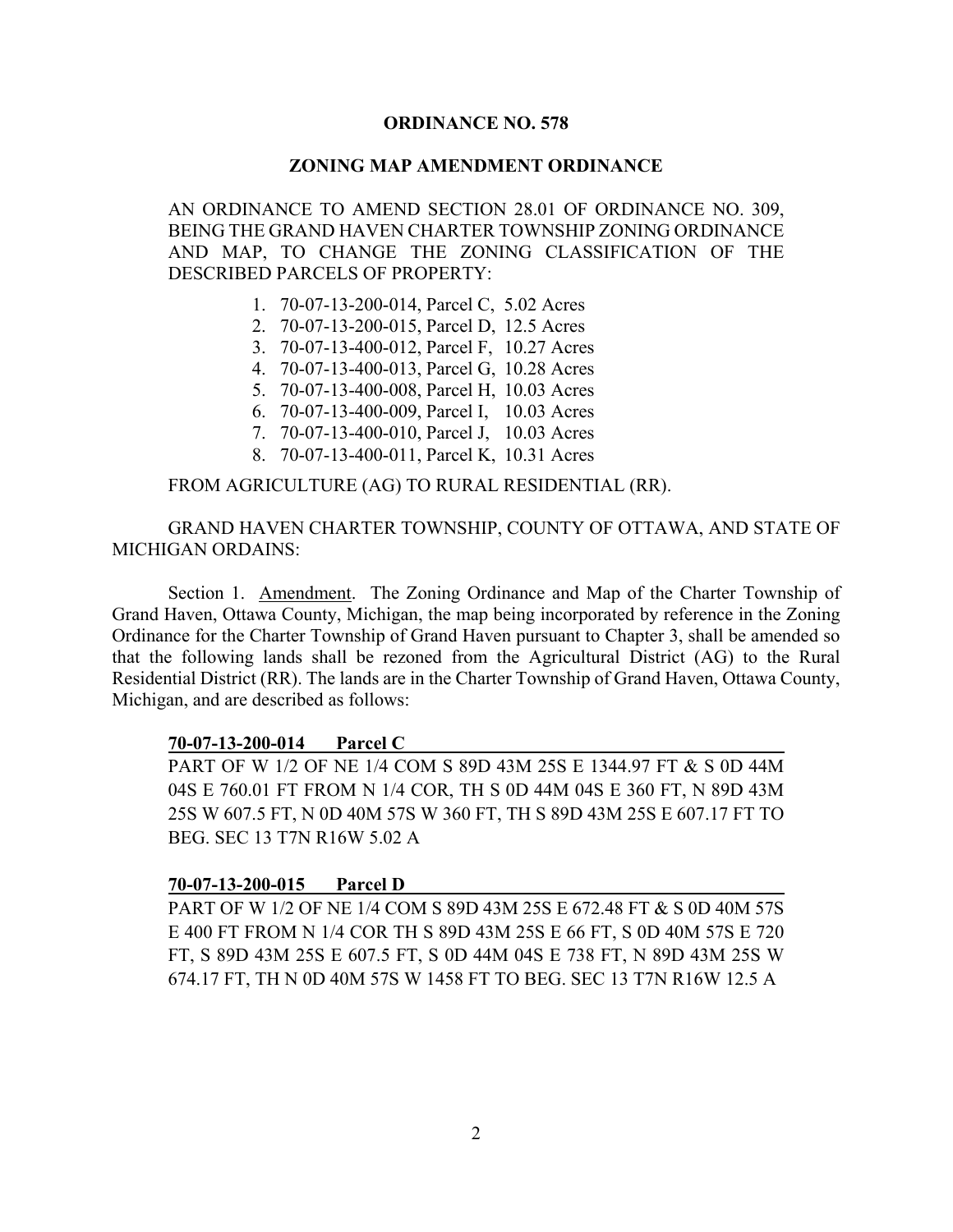#### **70-07-13-200-012 Parcel F**

PART OF W 1/2 OF SE 1/4 COM S 89D 43M 25S E 672.48 FT & S 0D 40M 57S E 2655.36 FT FROM N 1/4 COR, TH S 89D 41M 12S E 674.98 FT, S 0D 43M 48S E 662.19 FT, N 89D 47M 02S W 675.49 FT, TH N 0D 40M 37S W 663.32 FT TO BEG. SEC 13 T7N R16W 10.27 A

### **70-07-13-400-013 Parcel G**

PART OF W 1/2 OF SE 1/4 COM S 89D 43M 25S E 672.48 FT, S 0D 40M 57S E 2655.36 FT & S 0D 40M 37S E 663.32 FT FROM N 1/4 COR, TH S 89D 47M 02S E 675.49 FT, S 0D 43M 48S E 662.19 FT, N 89D 52M 48S W 675.98 FT, TH N 0D 40M 37S W 663.31 FT TO BEG. SEC 13 T7N R16W 10.28 A

### **70-07-13-400-008 Parcel H**

PART OF W 1/2 OF SE 1/4 & PART OF E 1/2 OF NE 1/4 OF SW 1/4 COM S 89D 43M 25S E 672.48 FT & S 0D 40M 57S E 2655.36 FT FROM N 1/4 COR, TH S 0D 40M 37S E 331.66 FT, N 89D 44M 07S W 1350.38 FT, N 0D 34M 40S W 332.8 FT, S 89D 41M 12S E 1349.82 FT TO BEG. SEC 13 T7N R16W 10.3 A

### **70-07-13-400-009 Parcel I**

PART OF W 1/2 OF SE 1/4 & PART OF E 1/2 OF NE 1/4 OF SW 1/4 COM S 89D 43M 25S E 672.48 FT, S 0D 40M 57S E 2655.36 FT & S 0D 40M 37S E 331.66 FT FROM N 1/4 COR, TH S 0D 40M 37S E 331.66 FT, N 89D 47M 02S W 1350.94 FT, N 0D 34M 40S W 332.8 FT, TH S 89D 44M 07S E 1350.38 FT TO BEG. SEC 13 T7N R16W 10.3 A

# **70-07-13-400-010 Parcel J**

PART OF W 1/2 OF SE 1/4 & PART OF E 1/2 OF NE 1/4 OF SW 1/4 COM S 89D 43M 25S E 672.48 FT, S 0D 40M 57S E 2655.36 FT & S 0D 40M 37S E 663.32 FT FROM N 1/4 COR, TH S 0D 40M 37S E 331.66 FT, N 89D 49M 57S W 1351.5 FT, N 0D 34M 40S W 332.8 FT TH S 89D 47M 02S E 1350.94 FT TO BEG. SEC 13 T7N R16W 10.3 A

# **70-07-13-400-011 Parcel K**

PART OF W 1/2 OF SE 1/4 & PART OF E 1/2 OF NE 1/4 OF SW 1/4 COM S 89D 43M 25S E 672.48 FT, S 0D 40M 57S E 2655.36 FT & S 0D 40M 37S E 994.98 FT FROM N 1/4 COR, TH S 0D 40M 37S E 331.65 FT, N 89D 52M 48S W 675.98 FT, N 89D 52M 57S W 675.98 FT, N 0D 34M 40S W 332.79 FT, TH S 89D 49M 57S E 1351.5 FT TO BEG. SEC 13 T7N R16W 10.31 A